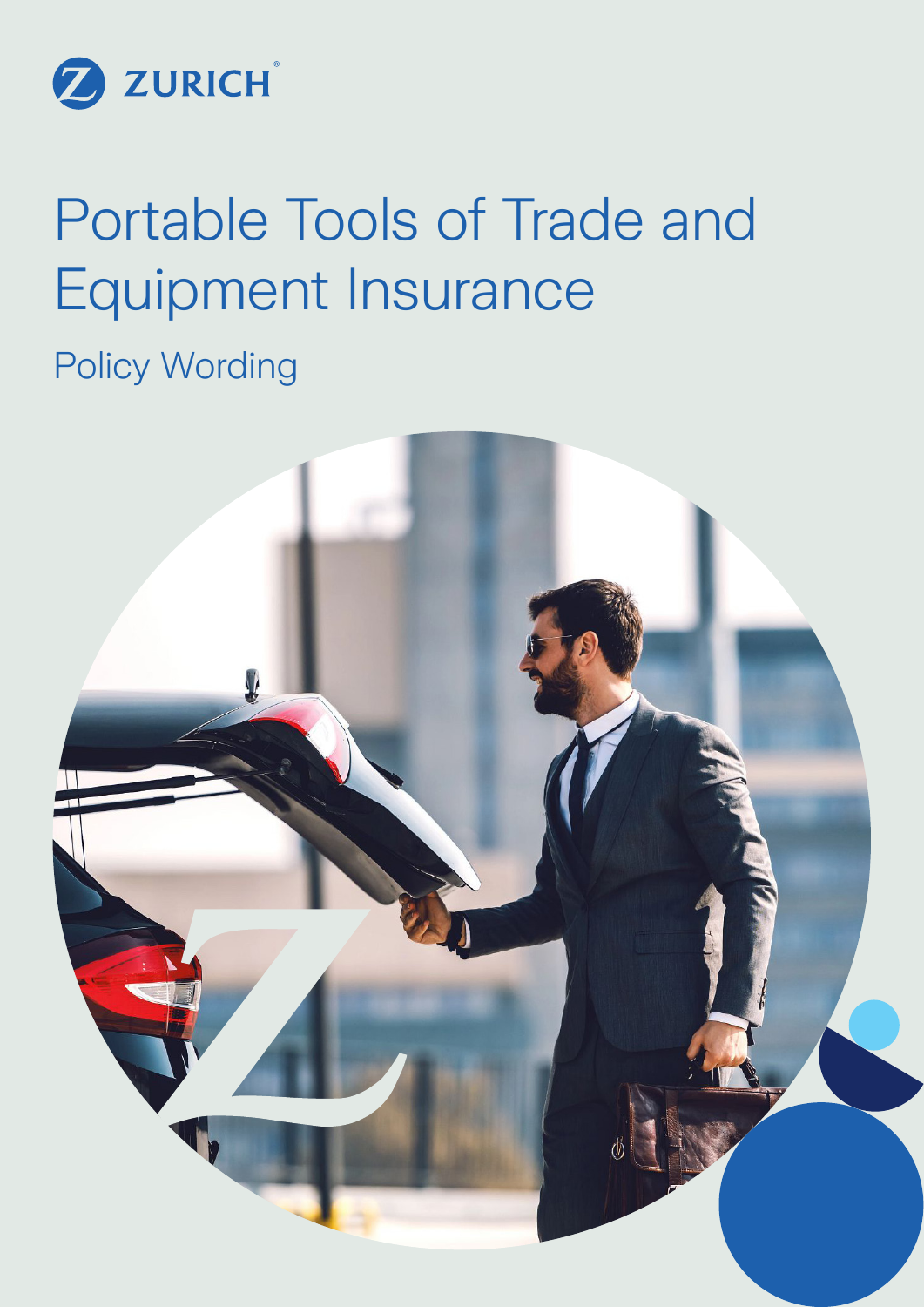# Contents

# **Welcome to Zurich**

| Portable Tools of Trade and Equipment Insurance – Policy Wording |  |
|------------------------------------------------------------------|--|
| 1 Insuring Clause                                                |  |

| 2.      |                         |
|---------|-------------------------|
|         |                         |
|         |                         |
|         | $\overline{\mathbf{3}}$ |
|         |                         |
| $3_{-}$ |                         |
| 4.      |                         |
| 5.      | - 9                     |
| 6.      | 9                       |
| 7.      | 13                      |
| 8.      | 14                      |
|         |                         |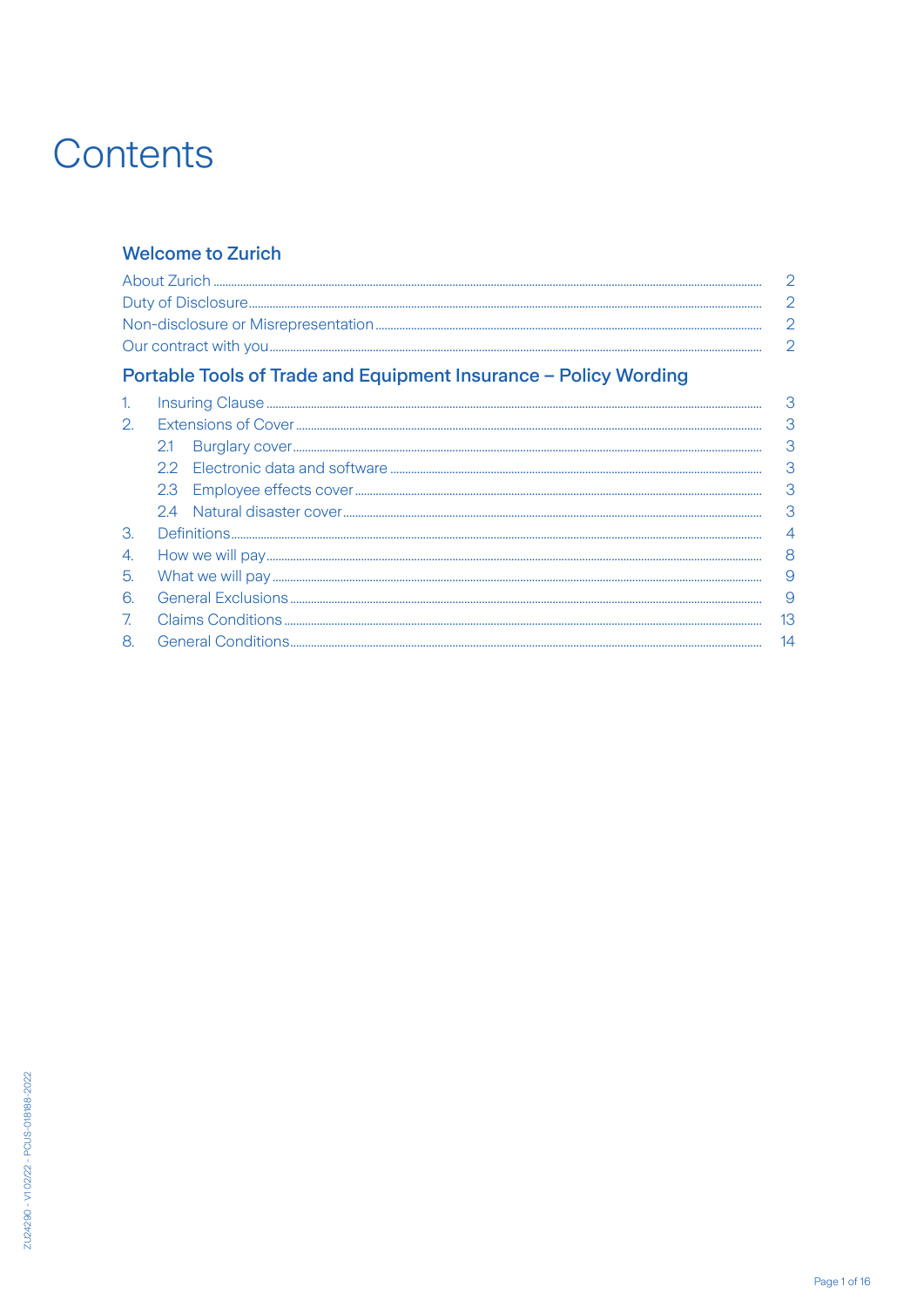# Welcome to Zurich

# About Zurich

The insurer of this product is Zurich Australian Insurance Limited, ABN 13 000 296 640 (ZAIL incorporated in Australia) trading as Zurich New Zealand. In this policy wording, Zurich New Zealand may also be expressed as 'Zurich', 'we', 'us' or 'our'.

ZAIL is part of the Zurich Insurance Group, a leading multi-line insurer that serves its customers in global and local markets. Zurich provides a wide range of general insurance and life insurance products and services in more than 210 countries and territories. Zurich's customers include individuals, small businesses, mid-sized and large companies, including multinational corporations.

# Duty of Disclosure

Before *you* enter into a contract of general insurance with us, *you* have a duty at common law to disclose to us every matter *you* know, or could reasonably be expected to know that a prudent insurer would want to take into account in deciding whether to insure *you* and, if so, on what terms. This applies to all persons to be covered under this contract of insurance.

You have the same duty to disclose those matters to us before *you* renew, extend, vary or reinstate a contract of general insurance. *Your* duty however, does not require disclosure of a matter:

- that diminishes the risk to be insured:
- that is of common knowledge;
- that we know or in the ordinary course of our business we ought to know;
- that we state to *you* that we do not want to know.

# Non-disclosure or Misrepresentation

If *you* make a material misrepresentation to us, or if *you* do not comply with *your* duty of disclosure we may treat *your* policy as if it never existed.

# Our contract with you

*Your* policy is a contract of insurance between *you* and Zurich and contains all the details of the cover that we provide.

*Your* policy is made up of:

- the policy wording. It tells *you* what is covered, sets out the claims procedure, exclusions and other terms and conditions of cover;
- the proposal, or declaration, which is the information *you* provide to us when applying for insurance cover;
- *your* most current policy *schedule* issued by us. The policy *schedule* is a separate document unique to *you*, which shows the insurance details relevant to *you*. It includes any changes, exclusions, terms and conditions made to suit *your* individual circumstances and may amend the policy; and
- any other written change otherwise advised by us in writing (such as an endorsement). These written changes vary or modify the above documents.

Please note, only those covers shown in *your* policy *schedule* are insured. This policy wording is used for any offer of renewal we may make. Please keep *your* policy in a safe place.

We reserve the right to change the terms of this policy wording where permitted to do so by law.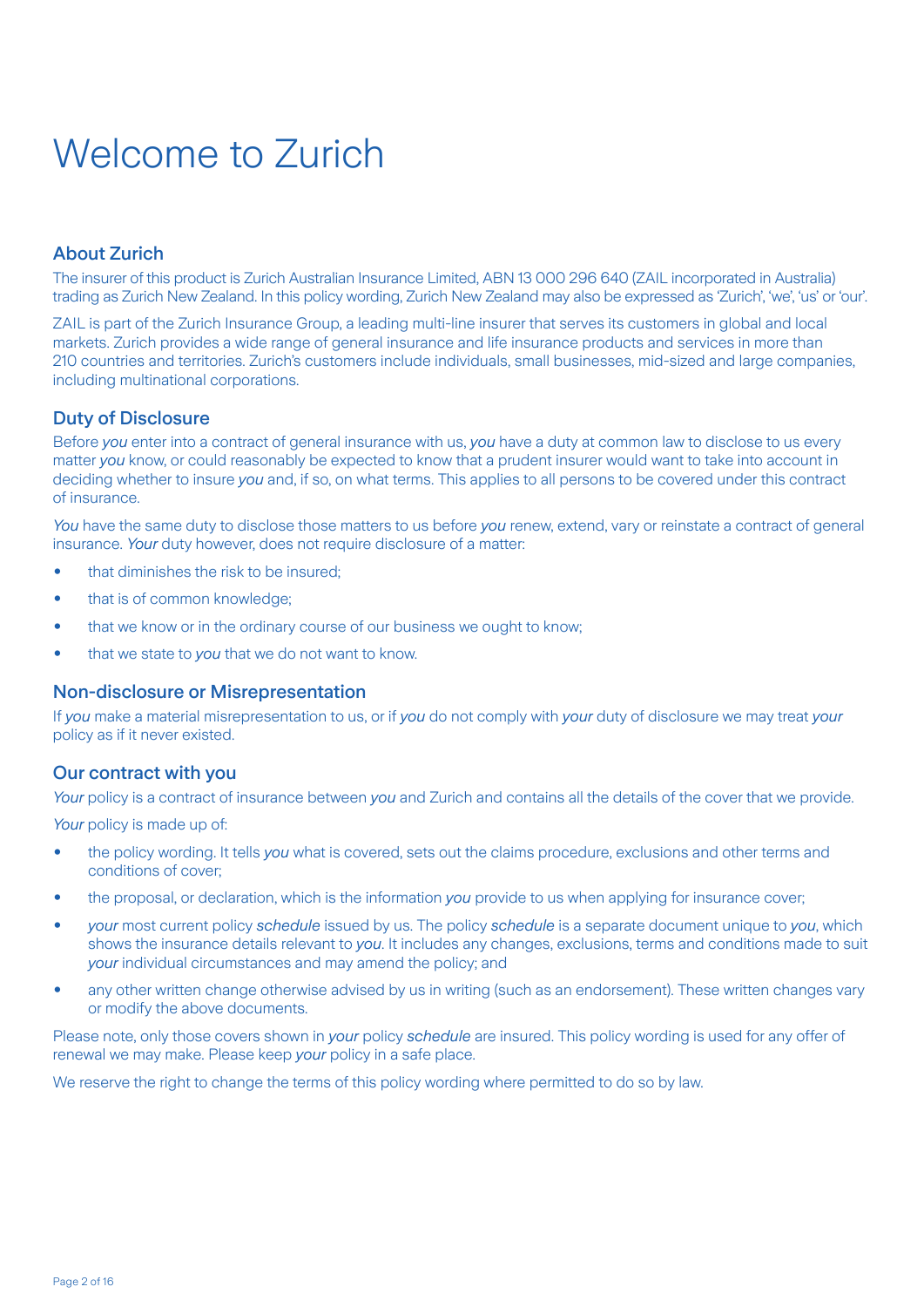# Portable Tools of Trade and Equipment **Insurance**

Subject to the prior payment of, or *your* agreement to pay, the premium set out in the *schedule*, we agree to provide insurance as set out in this policy.

In issuing this policy, we have relied on the information contained in the proposal form and/or any other information given by *you* or on *your* behalf.

# 1. Insuring Clause

*You* are insured for any sudden and *accidental loss* to *insured property* occurring anywhere in New Zealand.

# 2. Extensions of Cover

In addition to the Insuring Clause, we also provide the following Extensions of Cover automatically.

Unless expressly stated otherwise, any amounts payable under these Extensions of Cover are included within 5.1 'Maximum amount payable'.

#### 2.1 Burglary cover

 *You* are insured for sudden and *accidental loss* to *insured property* occurring anywhere in New Zealand caused by theft or attempted theft:

- (a) accompanied by threat of violence, or actual violence to any person; or
- (b) involving physical evidence of violent and forcible entry to, or exit from a securely locked:
	- (i) enclosed building (or part of an enclosed building); or
	- (ii) motor vehicle, *fully enclosed trailer* or *storage container*.

 Where the theft of *insured property* occurs from a motor vehicle, *storage container* or *fully enclosed trailer*  which itself has been stolen and not recovered, physical evidence of forcible entry to or exit will not be required.

#### 2.2 Electronic data and software

 *You* are insured for the loss of *data* and *software* resulting from electronic equipment insured by this policy suffering sudden and *accidental loss* covered by this policy occurring anywhere in New Zealand.

# 2.3 Employee effects cover

 *You* are insured for sudden and *accidental loss* occurring anywhere in New Zealand to the clothing, personal effects and tools of trade of *your* directors and employees (but not *your* contractors). We will cover this property as if it were *contents*, provided that the property is being worn, carried or used by *your* directors or employees while they are acting in the course of their directors' duties or employment.

The most we will pay under this extension:

- (i) is \$5,000 for any *event*, per person; and
- (ii) in total during the *period of insurance* is the sum insured shown in the *schedule* for *contents*.

Condition 8.7 'Other insurance' does not apply to this extension.

#### 2.4 Natural disaster cover

 *You* are insured for *natural disaster damage* to *insured property*.

The *excess* is 2.5% of the sum insured or \$2,500, whichever is the greater, for each *event*.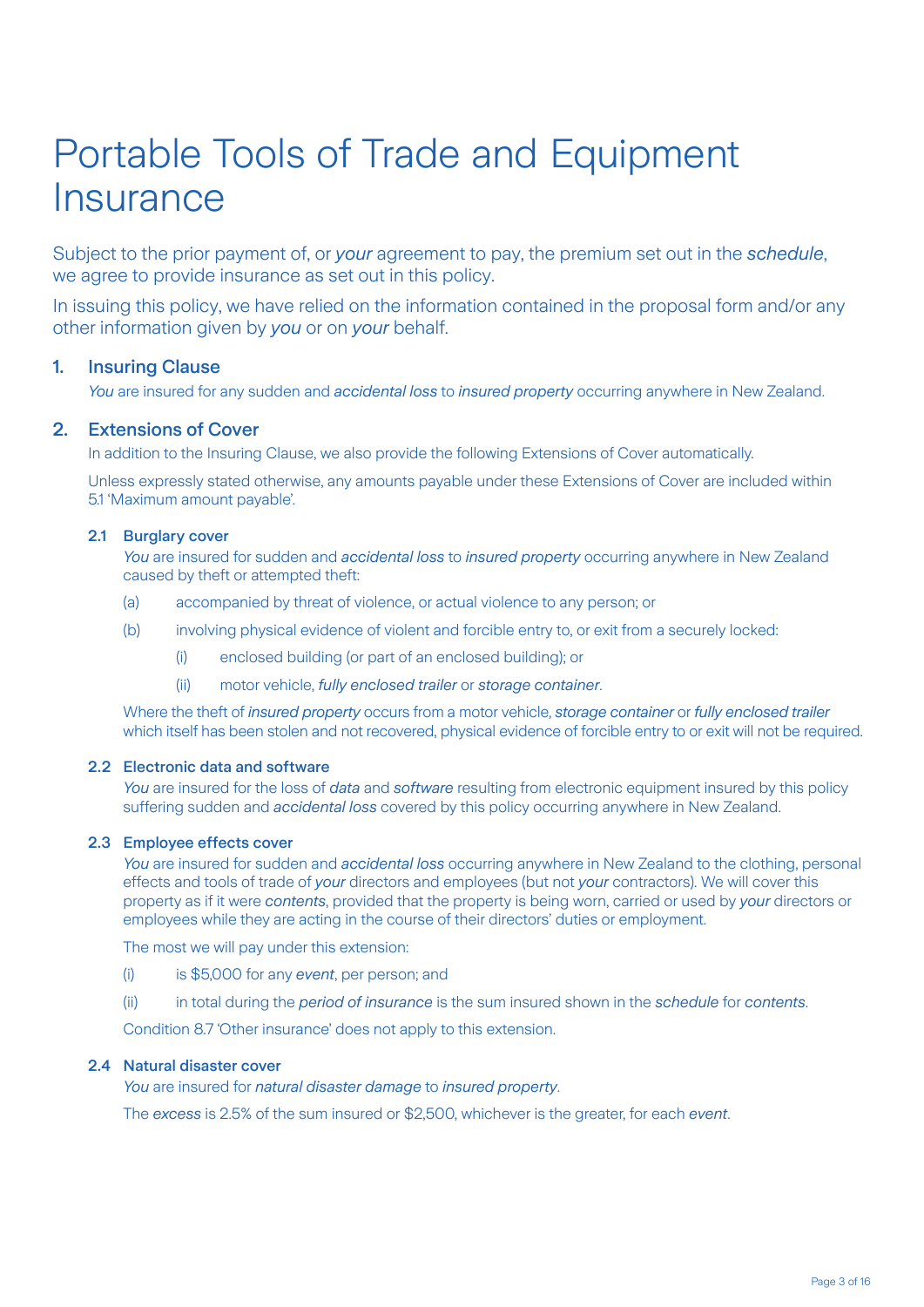# 3. Definitions

When used in this policy, its *schedule* and its endorsements the following definitions shall apply:

#### 3.1 Accidental

*accidental* means an unexpected and unintended *event* by *you*.

#### 3.2 Act of terrorism

 *act of terrorism* means any act, or preparation in respect of action, or threat of action designed to influence the government de jure or de facto of any nation or any political division thereof, or in pursuit of political, religious, ideological or similar purposes to intimidate the public or a section of the public of any nation by any person or group(s) of persons whether acting alone or on behalf of or in connection with any organisation(s) or government(s) de jure or de facto, and which:

- 3.2.1 involves violence against one or more persons;
- 3.2.2 involves damage to property;
- 3.2.3 endangers life other than that of the person committing the action;
- 3.2.4 creates a risk to health or safety of the public or a section of the public; or
- 3.2.5 is designed to interfere with or to disrupt an electronic system.

#### 3.3 Business day

*business day* means the days *your* business usually operates.

#### 3.4 Communicable disease

 *communicable disease* means any disease which can be transmitted by means of any substance or agent from any organism to another organism where:

- 3.4.1 the substance or agent includes, but is not limited to, a virus, bacterium, parasite or other organism or any variation thereof, whether deemed living or not; and
- 3.4.2 the method of transmission, whether direct or indirect, includes, but is not limited to, airborne transmission, bodily fluid transmission, transmission from or to any surface or object, solid, liquid or gas or between organisms; and
- 3.4.3 the disease, substance or agent can cause or threaten damage to human health or human welfare or can cause or threaten damage to, deterioration of, loss of value of, marketability of or loss of use of property.

#### 3.5 Computer system

 *computer system* means any computer, hardware, *software*, communications system, electronic device (including, but not limited to, smart phone, laptop, tablet, wearable device), server, cloud or microcontroller and including any similar system or configuration of the aforementioned and including any associated input, output, data storage device, networking equipment or back up facility.

# 3.6 Computer virus

 *computer virus* means a set of corrupting, harmful or otherwise unauthorised instructions or code including a set of maliciously introduced unauthorised instructions or code, programmatic or otherwise, which propagate themselves through a *computer system* or network of whatsoever nature. This includes but is not limited to 'Trojan Horses', 'Worms' and 'Time or Logic Bombs'.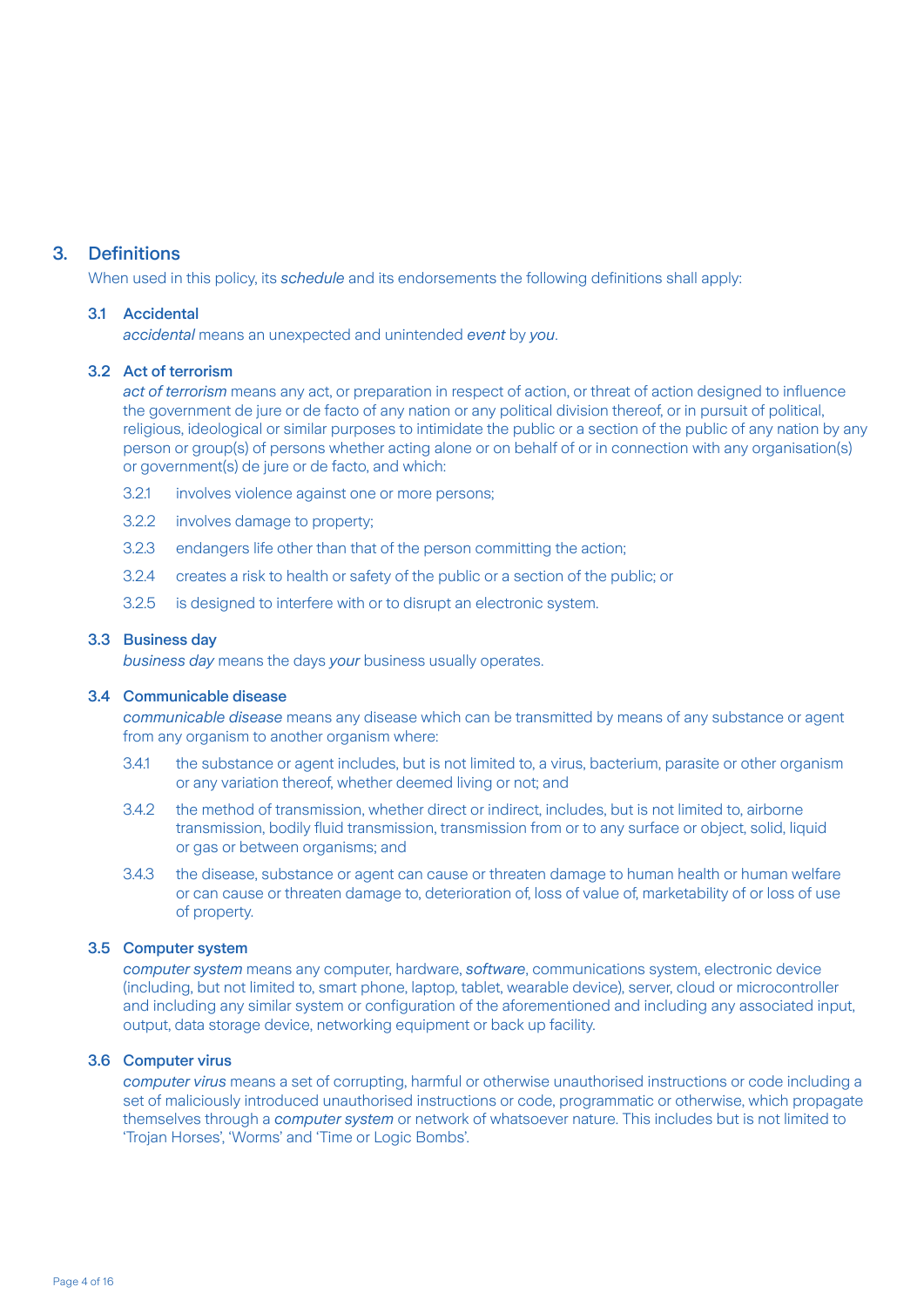# 3.7 Contents

 *contents* mean machinery, plant, tools and chattels, provided that they are:

- 3.7.1 owned by *you* (including joint ownership with others); or
- 3.7.2 leased, hired or borrowed by *you*.

*Contents* does not include *stock* or employee's property.

#### 3.8 Customers' goods

 *customers' goods* mean property, other than a building, that:

3.8.1 is owned by *your* customers; and

3.8.2 is in *your* temporary possession or temporary legal control in the course of *your* business activities.

*Customers' goods* does not include *contents*.

#### 3.9 Cyber act

 *cyber act* means an unauthorised, malicious or criminal act or series of related unauthorised, malicious or criminal acts, or the threat or hoax thereof involving access to, processing of, use of or operation of any *computer system*.

#### 3.10 Cyber incident

 *cyber incident* means any error or omission or series of related errors or omissions involving access to, processing of, use of or operation of any *computer system*, or any partial or total unavailability or failure or series of related partial or total unavailability or failures to access, process, use or operate any *computer system*.

# 3.11 Data

*data* means any information, facts, concepts, code or any other information of any kind that is recorded or transmitted in a form to be used, accessed, processed, transmitted or stored by a *computer system*.

#### 3.12 Destroyed

 *destroyed* means so physically damaged by an insured *loss* that the property, by reason only of that *loss*, cannot be repaired or the cost of repair is uneconomic.

#### 3.13 Event

*event* means any one event or series of events arising from one source or original cause.

#### 3.14 Excess

 *excess* means the amount *you* first bear in relation to each *event* or a claim made under this policy. Where an *event* occurs over a period of more than 72 consecutive hours, one excess will be deducted for every 72 consecutive hour period.

#### 3.15 Fully enclosed trailer

 *fully enclosed trailer period* means a fully enclosed road trailer with rigid walls constructed of steel, aluminium, fibreglass or the like. All openings or hatches must be secured with a purpose-built locking mechanism or padlock. An enclosure constructed of chainmesh or soft fabric/plastic materials and the like does not meet the required criteria to be considered a fully enclosed trailer.

#### 3.16 Fusion

 *fusion* means the process of fusing or melting together of windings or wiring following damage to the insulating material as a result of overheating.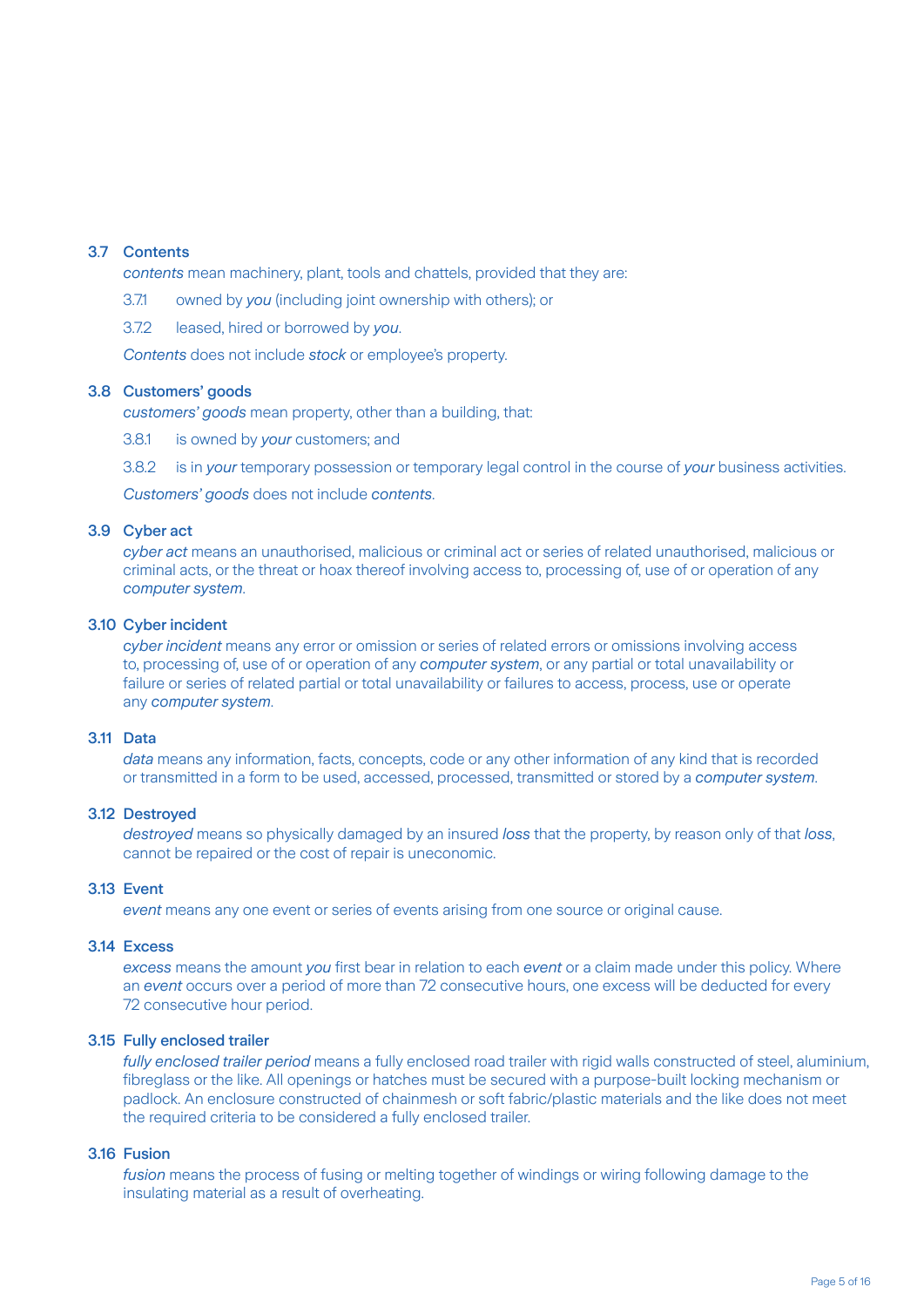#### 3.17 Immediately preceded by

 *immediately preceded by* means the *event* occurring in sequence immediately prior to the *loss*. If there is a chain of events, this will be the last event occurring immediately prior to the *loss*.

#### 3.18 Insured property

 *insured property* means tangible property shown in the *schedule* within the following categories:

- 3.18.1 *contents*; and
- 3.18.2 *stock*; and
- 3.18.3 any other tangible property listed.

*Data* and *software* are deemed to be tangible.

#### 3.19 Loss

 *loss* means any physical loss or physical damage occurring during the *period of insurance*.

#### 3.20 Machine

 *machine* means any device that:

- 3.20.1 converts and directs motion or energy; and/or
- 3.20.2 performs any electronic process,

including any protective component connected with that device.

#### 3.21 Machinery breakdown

 *machinery breakdown* means:

- 3.21.1 any mechanical, hydraulic, electrical or electronic:
	- (a) breakdown or failure; or
	- (b) cessation of function; or
	- (c) malfunction; or
	- (d) derangement; or
- 3.21.2 *fusion* of any nature.

#### 3.22 Money

 *money* means any of the following, where they are associated solely with *your* business operations:

- 3.22.1 current coin, bank and currency notes;
- 3.22.2 cheques and travellers' cheques;
- 3.22.3 bank drafts and money orders;
- 3.22.4 phone cards;
- 3.22.5 unused postage and revenue stamp;
- 3.22.6 credit card vouchers, redeemable vouchers and tokens;
- 3.22.7 franking machine credits;
- 3.22.8 other tangible negotiable instruments.

#### 3.23 Natural disaster damage

 *natural disaster damage* means any sudden and *accidental loss* that results directly or indirectly from earthquake, subterranean fire, volcanic activity, tsunami, geothermal activity, hydrothermal activity, or fire caused by any of these.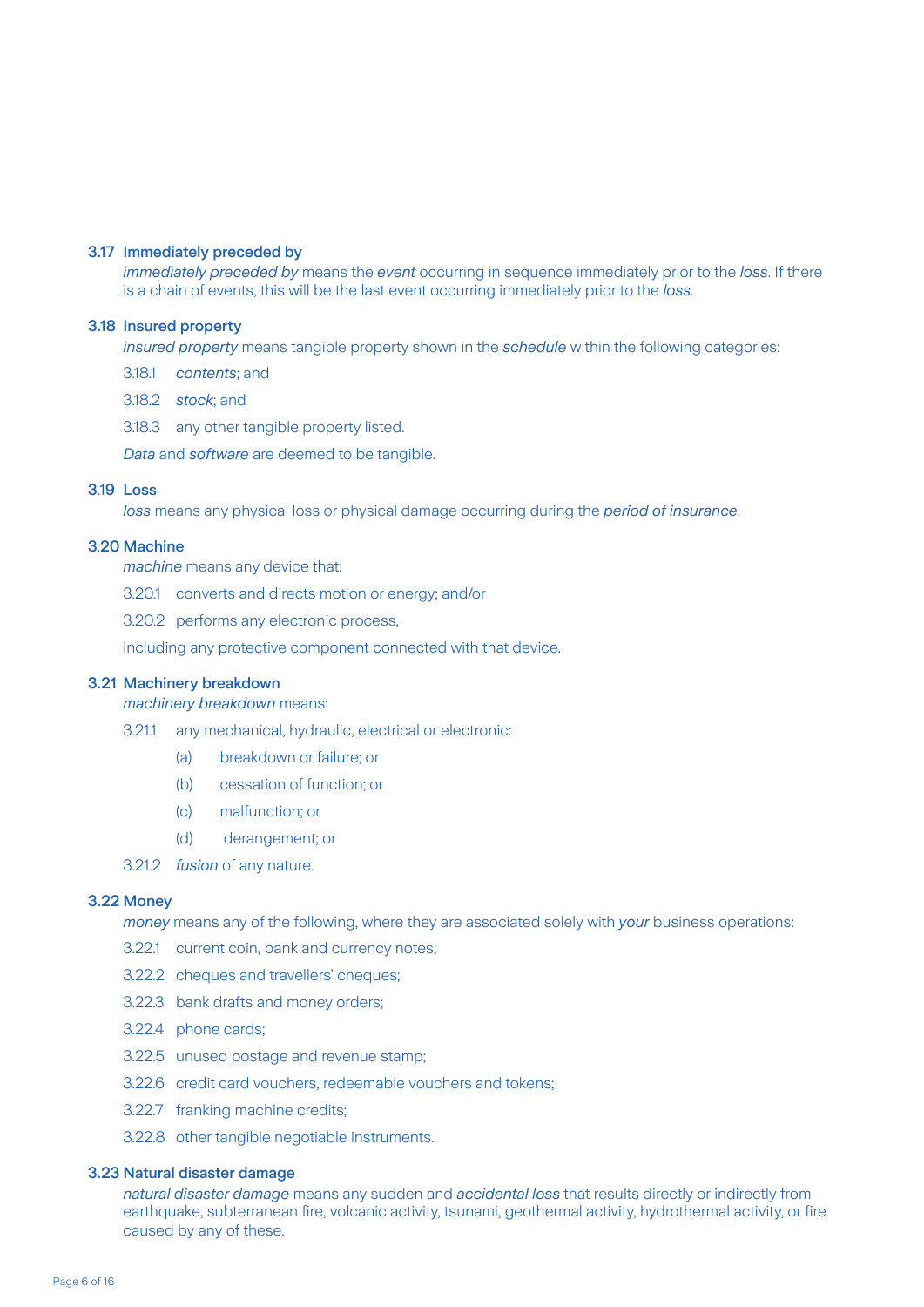#### 3.24 Period of insurance

 *period of insurance* means the Period of Insurance stated in the *schedule*.

#### 3.25 Pressure vessel

 *pressure vessel* means the parts of any *insured property* or vessel that during ordinary use are subjected to either generated fluid pressure or vacuum, including:

- 3.25.1 all integral parts; and
- 3.25.2 controls; and
- 3.25.3 systems (other than systems forming part of a building or structure).

# 3.26 Production process

 *production process* means any process of producing, making, treating or servicing goods.

#### 3.27 Regulation

 *regulation* means building regulations or other regulations that are:

3.27.1 made under; or

3.27.2 framed pursuant to,

any Act of Parliament or any local authority regulation or by-law.

#### 3.28 Schedule

 *schedule* means the Schedule attaching to and forming part of the policy, including any *schedule* substituted for the original *schedule*.

# 3.29 Software

 *software* means any programs, procedures and routines associated with the operation of electronic or electromagnetic data processing or electronically controlled equipment including any operating system.

#### 3.30Stock

 *stock* means any of the following:

- 3.30.1 stock and materials in trade provided that they are:
	- (a) owned by *you* (including joint ownership with others); or
	- (b) in *your* temporary possession in the course of *your* business activities.
- 3.30.2 *customers' goods*.

#### 3.31 Storage container

 *storage container* means fully enclosed:

- 3.31.1 shipping container or similar; or
- 3.31.2 portable shed or similar structure; or
- 3.31.3 non-portable container, such as a metal or wooden container that has been built into or secured to a vehicle.

#### 3.32 You, Your, Insured

 *you*, *your*, *insured* means the person(s) or entity named in the *schedule* as the Insured.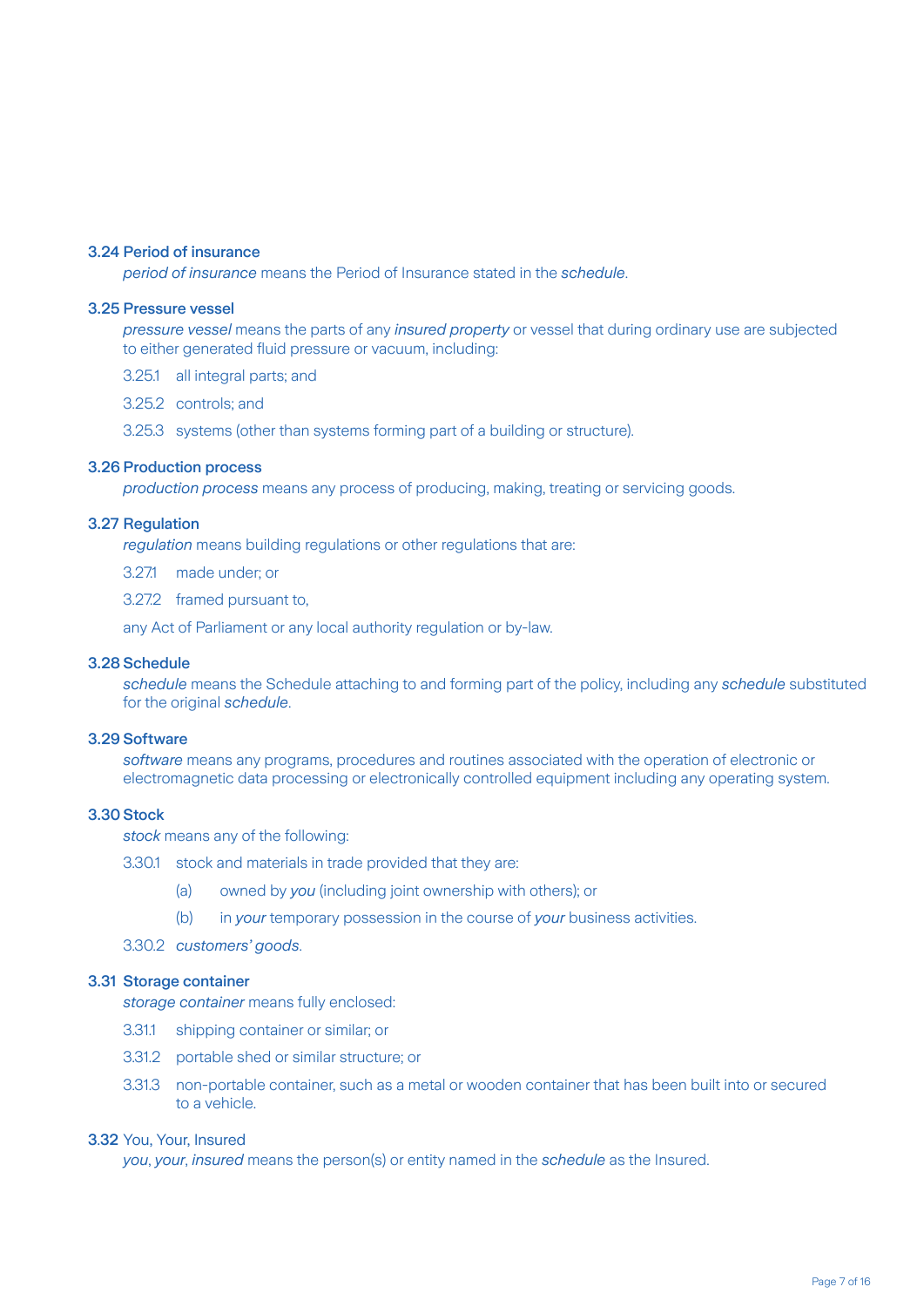# 4. How we will pay

#### 4.1 Basis of settlement

We will indemnify *you* using whichever of the following options we choose:

- 4.1.1 where *insured property* is lost or *destroyed*: pay *you* the cost to replace the *insured property* with property of a similar condition, age and specification, as it was in, immediately prior to the *loss*; or
- 4.1.2 where *insured property* is physically damaged but not *destroyed*: pay *you* the cost to repair the *loss* to the damaged part of the *insured property*, as nearly as possible, to the condition it was in immediately prior to the *loss*; or
- 4.1.3 pay *you* an amount equal to the indemnity value of the lost or damaged part of the *insured property*.

 However, if the item of *insured property* is under two years of age at the time of the *loss* and *you* supply us with sufficient evidence of the item's age, we will indemnify *you* using whichever of the following options we choose:

- (i) where *insured property* is lost or *destroyed*: pay *you* the cost to replace the *insured property* to a condition substantially the same as its condition when new; or
- (ii) where *insured property* is physically damaged but not lost or *destroyed*: pay *you* the cost to repair the *loss* to the damaged part of the *insured property* to a standard that is reasonably equivalent to its condition and relative quality when new, but without necessarily reproducing it exactly.

#### 4.2 Basis of settlement – Certain types of property

 The method of indemnity for the following types of *insured property* will be as follows, regardless of any basis of settlement shown in the *schedule* to the contrary.

# 4.2.1 Data

 For *loss* to *data*, we will pay the cost of blank media plus the cost of copying the *data* from back-up or from originals of a previous generation.

 These costs will not include research and engineering, nor any costs of recreating, gathering or assembling the *data*.

 If the media is not repaired, replaced or restored, we will pay the cost of blank media. However, we do not cover the value of the *data* to *you*, even if the *data* cannot be recreated, gathered or assembled.

# 4.2.2 Software

 For *loss* to *software*, we will pay the reasonable cost of restoring, re-setting or re-programming the *software* that is necessary to operate any electronic equipment or *machine* insured under this policy.

#### 4.2.3 Stock

For *loss* to *stock* that is not *customers' goods*, we will indemnify *you* by one of the following methods:

- (a) for raw materials, supplies and other merchandise not manufactured by *you*:
	- (i) the replacement cost at the time of replacement, provided that the replacement is carried out within a reasonable period of time; or
	- (ii) if this property is not replaced, the market value of it at the time and place of the *loss*.
- (b) for materials in the process of manufacture: the replacement cost of the raw materials and the cost of labour and other overhead charges expended at the time of the *loss*.
- (c) for finished goods: the replacement cost of the raw materials and the cost of labour and other overhead charges expended before any allowance for profit, or the cost of re-stocking these goods, whichever is the lesser.

For *loss* to *stock* that is *customers' goods*, we will at our option pay:

- (a) the indemnity value of the *customers' goods*; or
- (b) the cost to repair the *customers' goods*, as near as reasonably possible, to the condition they were in immediately prior to the *loss*.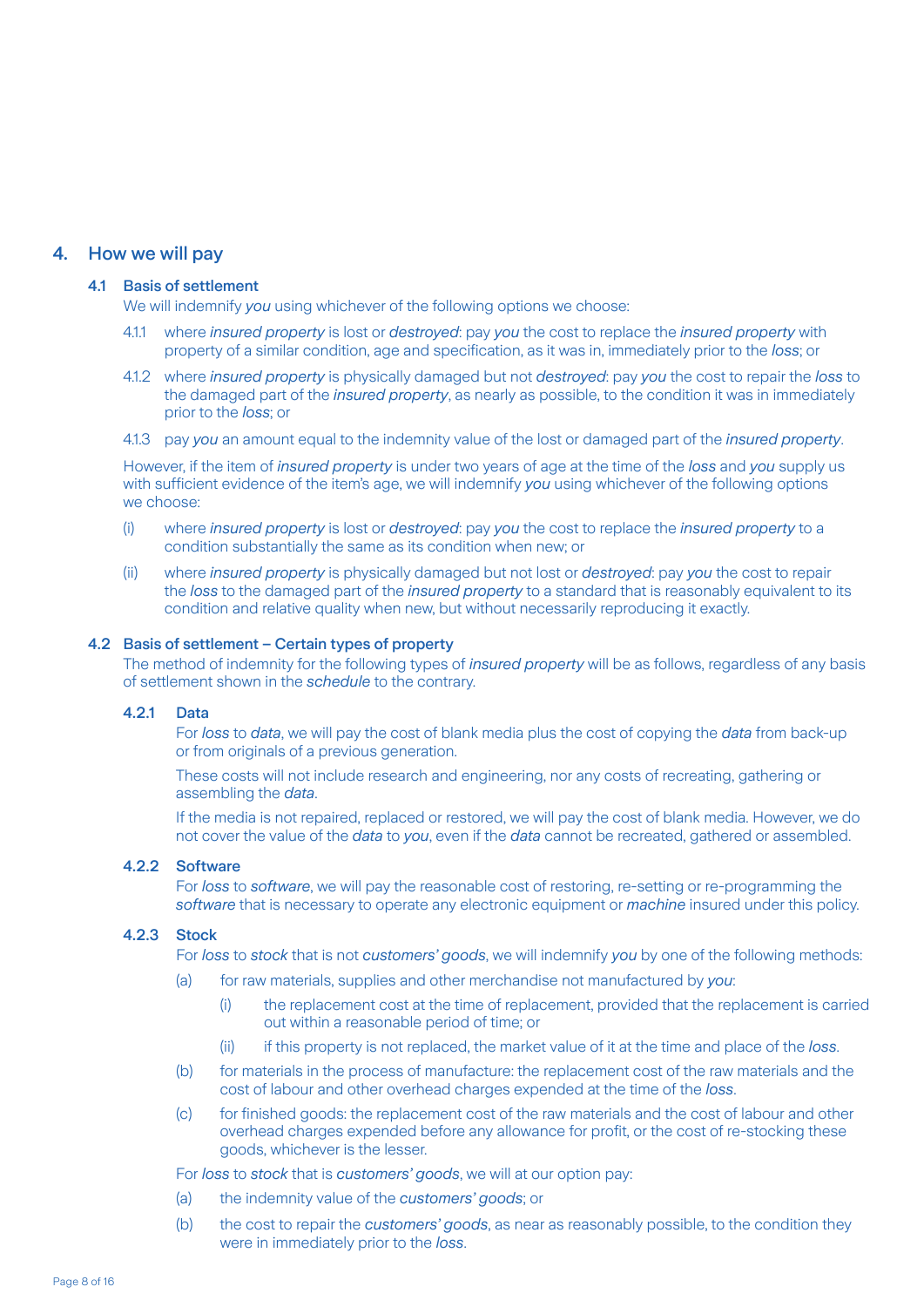# 5. What we will pay

#### 5.1 Maximum amount payable

 The most we will pay during the *period of insurance* for any individually specified item of *insured property* is the corresponding sum insured shown in the *schedule*.

 The most we will pay for *insured property* during the *period of insurance* is the 'Total Sum insured' shown in the *schedule*.

#### 5.2 Reinstatement of sum insured once repaired / replaced

 The sum insured will only be reinstated once the repair or replacement of the *insured property* that suffered the *loss* has been completed.

 The sum insured will not reinstate following any claim arising from *natural disaster damage* unless we have agreed to the reinstatement in writing.

We may ask *you* to pay an additional premium for any reinstatement of the sum insured.

#### 5.3 Sub limits

 If any sub limit in this policy is higher than the maximum amount payable for the applicable *insured property* as shown in the *schedule*, the sub limit does not apply and the most we will pay is the maximum amount payable.

#### 5.4 Customers' goods

 The most we will pay for *customers' goods* during the *period of insurance* is \$20,000 unless a different amount for *customers' goods* is shown in the *schedule*.

### 5.5 Excess

The *excess* shown in the *schedule* will be deducted from the amount payable for each *event*.

 Where an *event* occurs over a period of more than 72 consecutive hours, one *excess* will be deducted for every 72 consecutive hour period.

# 5.6 One excess

 If a single *event* causes sudden and *accidental loss* to tangible property that *you* insure with us under more than one policy, only one *excess* will apply, being the highest applicable individual policy *excess*. This does not apply to any *natural disaster damage*.

## 6. General Exclusions

We will not pay anything in respect of:

#### 6.1 Types of property not covered

This policy does not insure:

- 6.1.1 any *insured property* during:
	- (i) demolition; or
	- (ii) installation, construction or erection; or
	- (iii) testing and commissioning following 6.1.1 (ii) above.
- 6.1.2 jewellery, precious stones, furs, precious metals or bullion, except if any of these items are:
	- (i) *stock* of *your* business; or
	- (ii) a component of any plant or machinery that is insured under this policy as *contents*.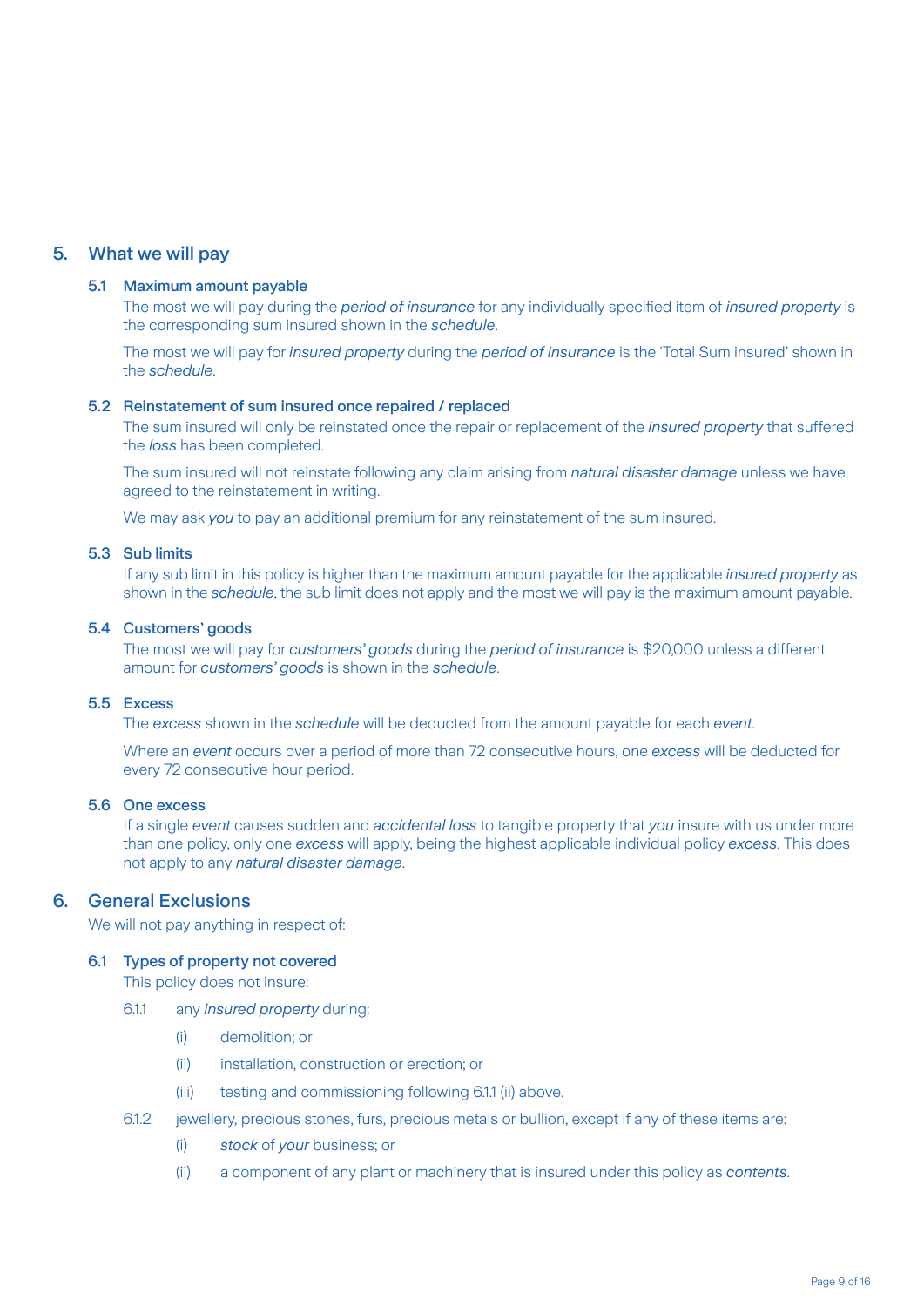- 6.1.3 any of the following (including plant attaching to, or accessories in or on any of them):
	- (i) any vehicle or trailer that is required to be registered or licensed to travel on a public road;
	- (ii) any mechanically or electrically propelled vehicles (including railway locomotives and rolling stock);
	- (iii) watercraft of any kind;
	- (iv) aircraft of any kind.
- 6.1.4 any of the following property:
	- (i) live plants including any trees, shrubs, hedges or grass;
	- (ii) livestock:
	- (iii) any living creature;
	- (iv) property located outside New Zealand,

except, if the item of property is specifically listed in the *schedule* as being insured.

6.1.5 *money*.

# 6.2 Losses not covered

This policy does not insure:

- 6.2.1 any of the following types of damage to *insured property*:
	- (i) slowly developing deformation or distortion;
	- (ii) marring or scratching;
	- (iii) gradual deterioration;
	- (iv) rot or mildew;
	- (v) wear and tear, corrosion or rust.
- 6.2.2 *loss immediately preceded by* any of the following:
	- (i) interruption of the supply of water, gas, electricity, or any fuel to the situation;
	- (ii) total or partial stoppage of work, or interruption or cessation of any process,
	- (iii) a change in artificially controlled temperature or atmosphere.
- 6.2.3 *loss* caused by or arising from any of the following:
	- (i) action of micro-organisms, vermin or pests;
	- (ii) action of light, or inherent nature of the property (including shrinkage, evaporation, loss of weight, change of flavour or colour or texture or finish);
	- (iii) fumes, gas, dust, smoke or soot;
	- (iv) maintenance of *insured property* including servicing, cleaning and subsequent testing;
	- (v) spontaneous combustion;
	- (vi) spontaneous fermentation.

 This exclusion only applies to the *insured property*, or to the part of the *insured property* (as applicable), directly affected. It does not apply to any resultant sudden and *accidental loss* to separate *insured property*, or to other parts of the same *insured property* (as applicable).

- 6.2.4 *loss* that is:
	- (i) only evidenced by an unexplained disappearance,
	- (ii) only revealed by the taking of an inventory,
	- (iii) due to clerical or accounting errors.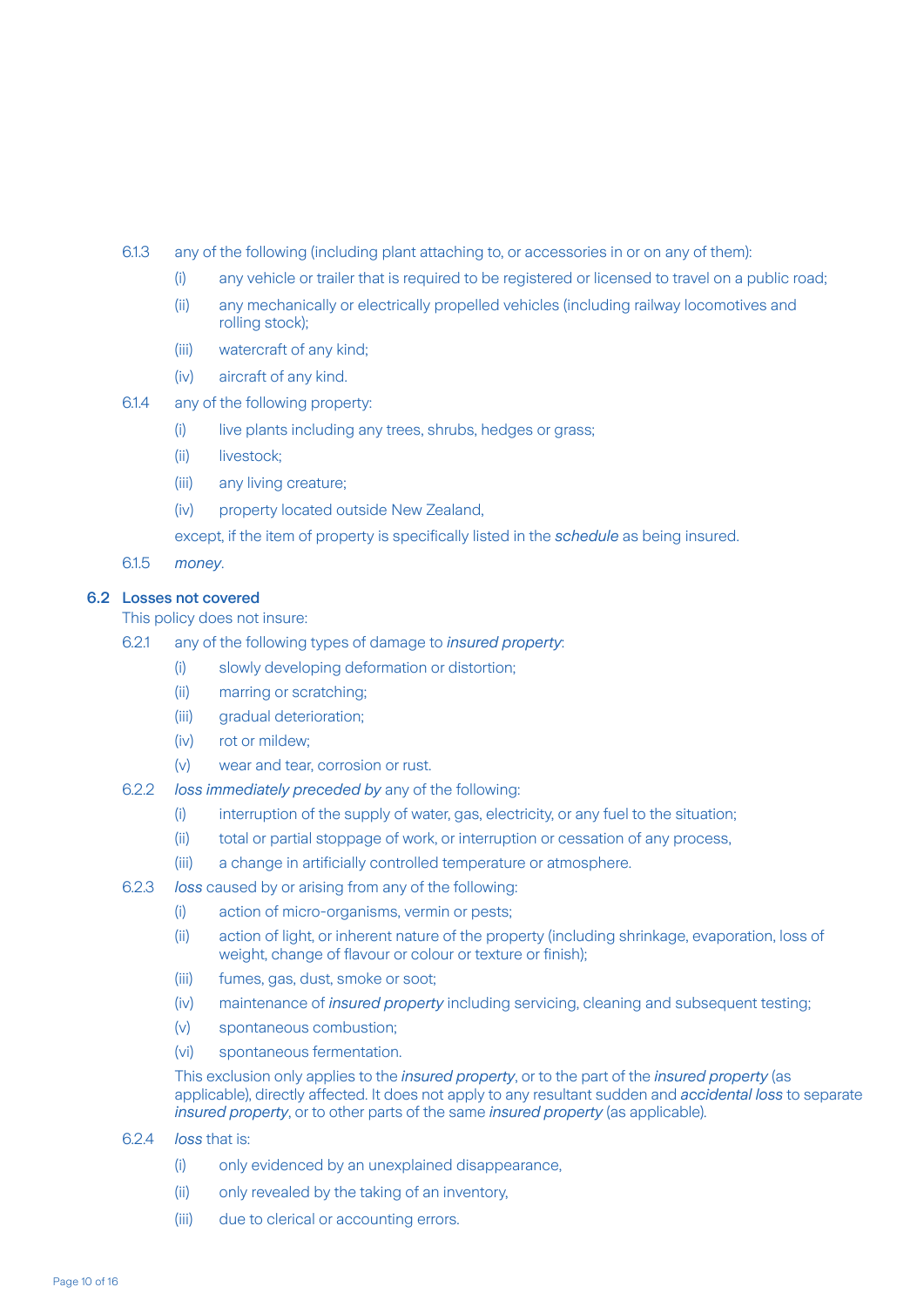#### 6.2.5 *loss* caused by any of the following:

- (i) theft or attempted theft, other than cover provided by:
	- (a) 2.1 'Burglary cover',
	- (b) 2.3 'Employee effects cover'.
- (ii) any fraudulent scheme or device, or false pretence practised on *you* or any other person,
- (iii) theft, attempted theft or fraud by *you* or an employee of *yours*.
- 6.2.5 *loss* following exposure to weather conditions if the property is not designed to be left in the open (unless reasonable precautions have been taken to protect the property from those conditions).

# 6.3 Communicable disease

This policy does not insure any *loss*, in connection with any:

- 6.3.1 *communicable disease*;
- 6.3.2 notifiable organism or disease under the Biosecurity Act 1993;
- 6.3.3 fear or threat (actual or perceived) or action taken to control or prevent or suppress any of the diseases, conditions or circumstances described in this exclusion.

#### 6.4 Confiscation

 This policy does not insure *loss* in connection with confiscation, nationalisation, requisition or destruction of, or damage to property by order of government, public or local authority (unless the order is given to control any immediate and imminent threat of *loss* provided that the *loss* would be covered by this policy if it did occur).

# 6.5 Consequential financial loss

 This policy does not insure any kind of consequential financial loss (e.g. financial loss that occurs as a direct or indirect result of the *loss* of *insured property*), including the following:

- 6.5.1 delays;
- 6.5.2 loss of market;
- 6.5.3 penalties;
- 6.5.4 rates, taxes, duties, development charges;
- 6.5.5 other charges or assessments arising out of capital appreciation, that are payable to comply with any *regulations*;
- 6.5.6 loss of use of any property.

#### 6.6 Costs not insured

This policy does not insure the cost of:

- 6.6.1 repairing or replacing faulty materials; or
- 6.6.2 fixing faulty workmanship; or
- 6.6.3 fixing any work performed to a faulty:
	- (a) design plan; or
	- (b) design specification; or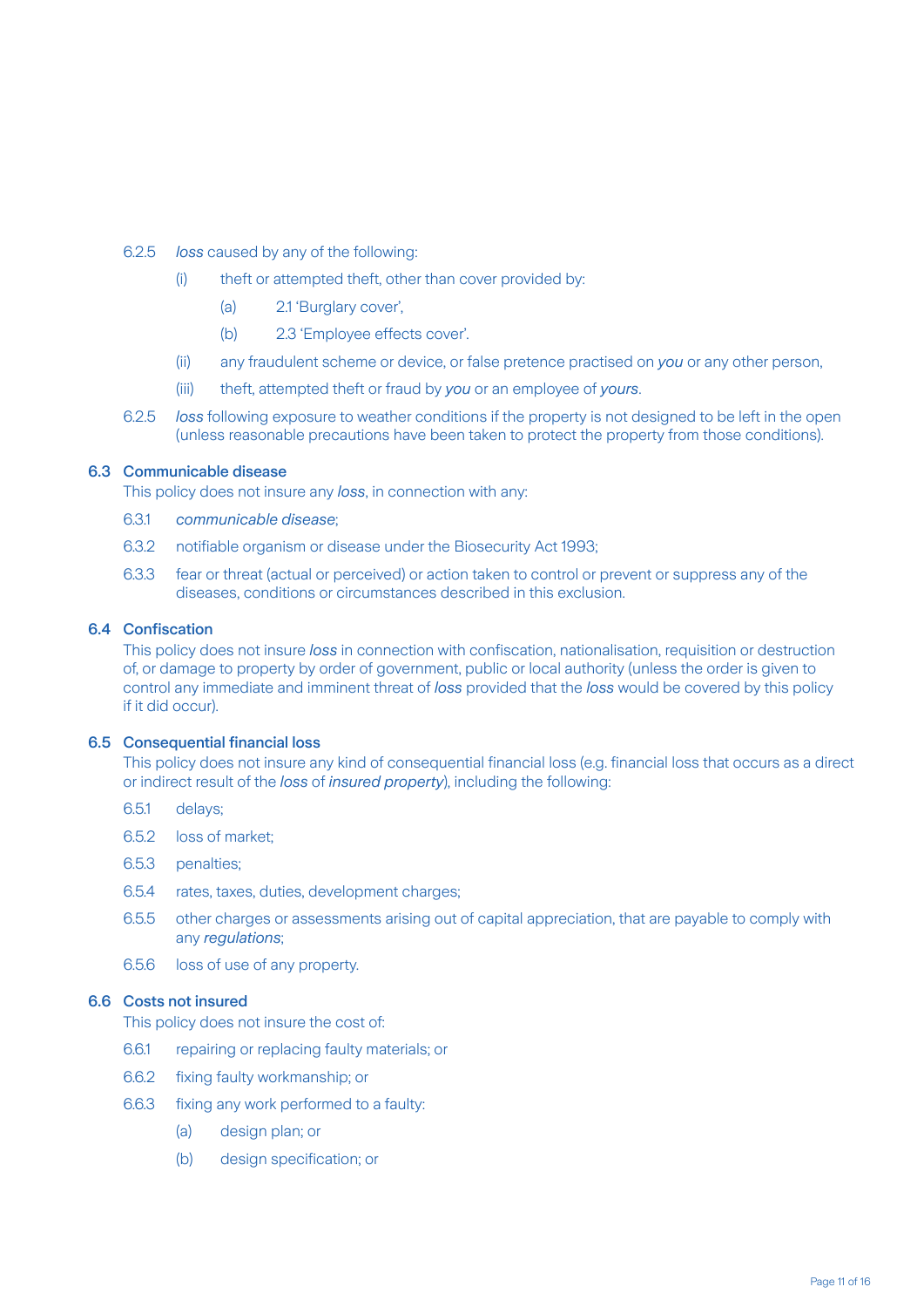6.6.4 altering or modifying any part of any refrigeration or air conditioning plant to enable the plant to operate with a more ozone friendly refrigerant.

 This exclusion does not apply to any resultant sudden and *accidental loss* to separate *insured property* or to other parts of the same *insured property* arising from the above.

#### 6.7 Cyber risks

This policy does not insure any *loss*, in connection with any:

- 6.7.1 *cyber act* or *cyber incident*, including any action taken in controlling, preventing, suppressing or remediating any *cyber act* or *cyber incident*; or
- 6.7.2 loss of use, reduction in functionality, repair, replacement, restoration or reproduction of any *data* or *software*, including any amount relating to the value of such *data*.

Exclusion 6.7.1 will not apply to *accidental loss* to *insured property* directly caused by any of the following:

- (a) theft or forcible entry;
- (b) storm, windstorm, hail, tornado, cyclone, hurricane;
- (c) fire, lightning or explosion;
- (d) earthquake, volcano activity or tsunami;
- (e) flood, freeze or weight of snow;
- (f) aircraft impact or vehicle impact or falling objects;
- (g) water damage;

 Provided that there is no cover where such *loss* is directly or indirectly caused by, contributed to by, resulting from or arising out of or in connection with a *cyber act*.

#### 6.8 Damage to machinery

This policy does not insure any *machinery breakdown* of a *machine*. This does not apply:

- 6.8.1 where sudden and *accidental loss* covered under this policy (or that would have been covered if the property was insured under this policy) occurs completely outside the *machine* resulting in the *machinery breakdown* occurring. However, this proviso does not apply to *machinery breakdown* resulting directly or indirectly from any:
	- (i) error in: setting, programming or operating the *machine*; or
	- (ii) *stock* or part of the *machine* being drawn into the *machine*; or
	- (iii) failure to service or maintain the *machine* correctly; or
- 6.8.2 to resultant sudden and *accidental loss* to other parts of the *machine* that is not *machinery breakdown*.

#### 6.9 Damage to boilers and pressure vessels

 This policy does not insure the cost of repairing or replacing any part of a boiler or *pressure vessel* that suffers *loss* through:

- 6.9.1 explosion, overheating, rupture, bursting or collapse (but not pressure caused by chemical explosion); or
- 6.9.2 overheating, cracking or leaking.

 This exclusion does not apply to any resultant sudden and *accidental loss* to other parts of the boiler or *pressure vessel* arising from the above.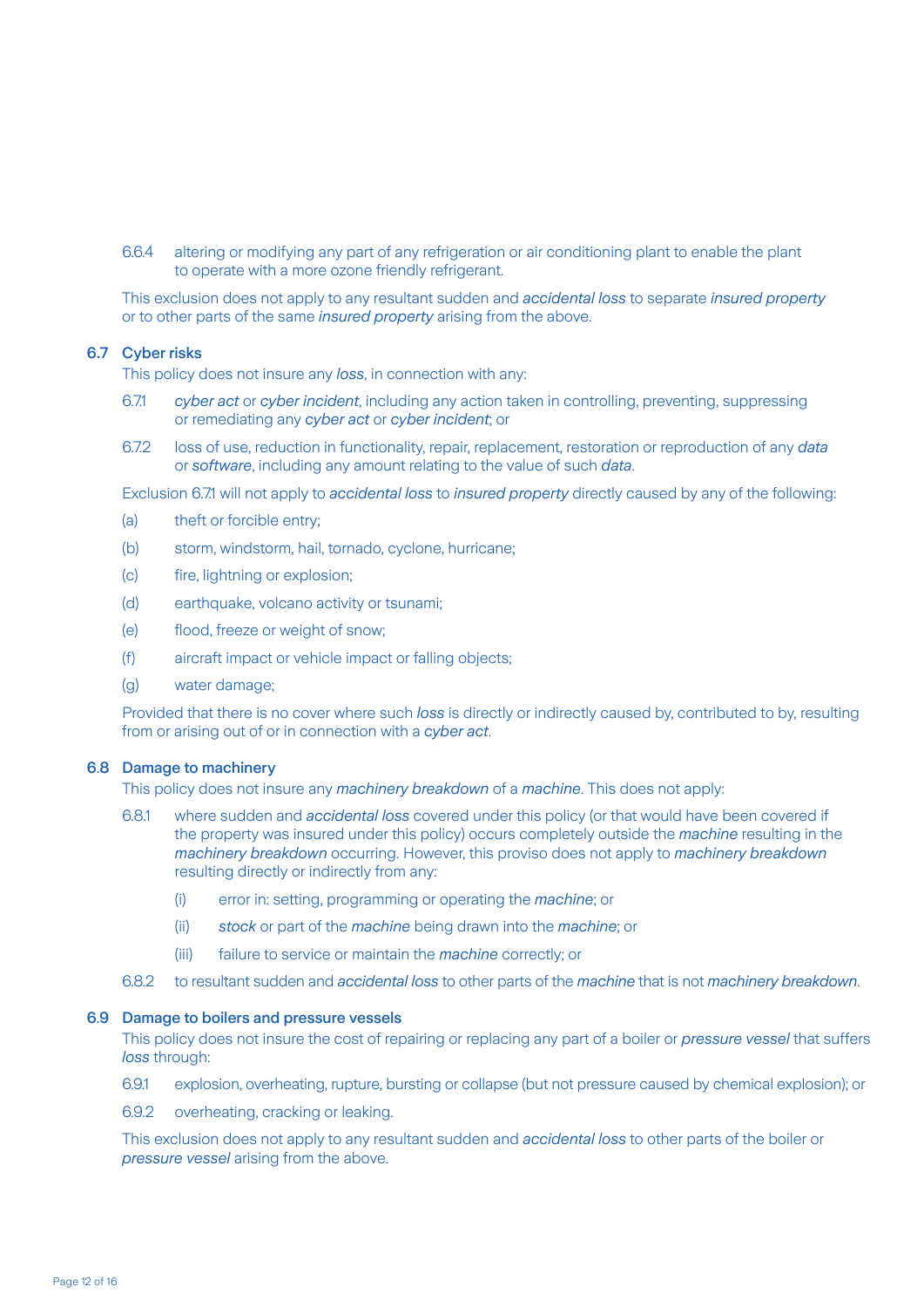#### 6.10 Nuclear

This policy does not insure *loss* in connection with:

- 6.10.1 ionising radiation or contamination by radioactivity from:
	- (i) any nuclear fuel; or
	- (ii) any nuclear waste from the combustion or fission of nuclear fuel.
- 6.10.2 nuclear weapons material.

#### 6.11 Production processes

 This policy does not insure *loss* to *insured property* while undergoing any *production process* where any part of that *production process* (including any *accidental* modification of the process) causes or contributes towards the *loss* in any way.

#### 6.12 Seepage, pollution and contamination

 This policy does not insure *loss* in connection with seepage, pollution or contamination except if the seepage, pollution or contamination results from sudden and *accidental loss* to *insured property*, which is otherwise covered under this policy.

#### 6.13 Terrorism

 This policy does not insure *loss* in connection with an *act of terrorism*, including in connection with controlling, preventing, suppressing, retaliating against, or responding to an *act of terrorism*.

# 6.14 War

 This policy does not insure *loss* in connection with any of the following, including controlling, preventing or suppressing any of the following: war, invasion, act of foreign enemy, hostilities or warlike operations (whether war is declared or not), civil war, mutiny, rebellion, revolution, civil commotion assuming the proportions of or amounting to an uprising, insurrection, military or usurped power.

# 7. Claims Conditions

#### Your obligations

## 7.1 Advise us

 If *you* become aware of any *event* that is likely to give rise to a claim under this policy regardless of the anticipated quantum, *you* must contact us immediately.

#### 7.2 Minimise the loss

*You* must take all reasonable steps to minimise the claim and avoid any further *loss* or liability arising.

#### 7.3 Notify the Police

*You* must immediately notify the Police if *you* suspect criminal activity has occurred.

#### 7.4 Provide full information

When making a claim, *you* consent to *your* personal information in connection with the claim being:

- 7.4.1 disclosed to us; and
- 7.4.2 transferred to the Insurance Claims Register Limited.

*You* must:

- (a) give us free access to examine and assess the claim; and
- (b) send any relevant correspondence or documents to us; and
- (c) complete a claim form and/or statutory declaration to confirm the claim if we request it; and
- (d) provide any other information, proof of ownership or assistance that we may require at any time.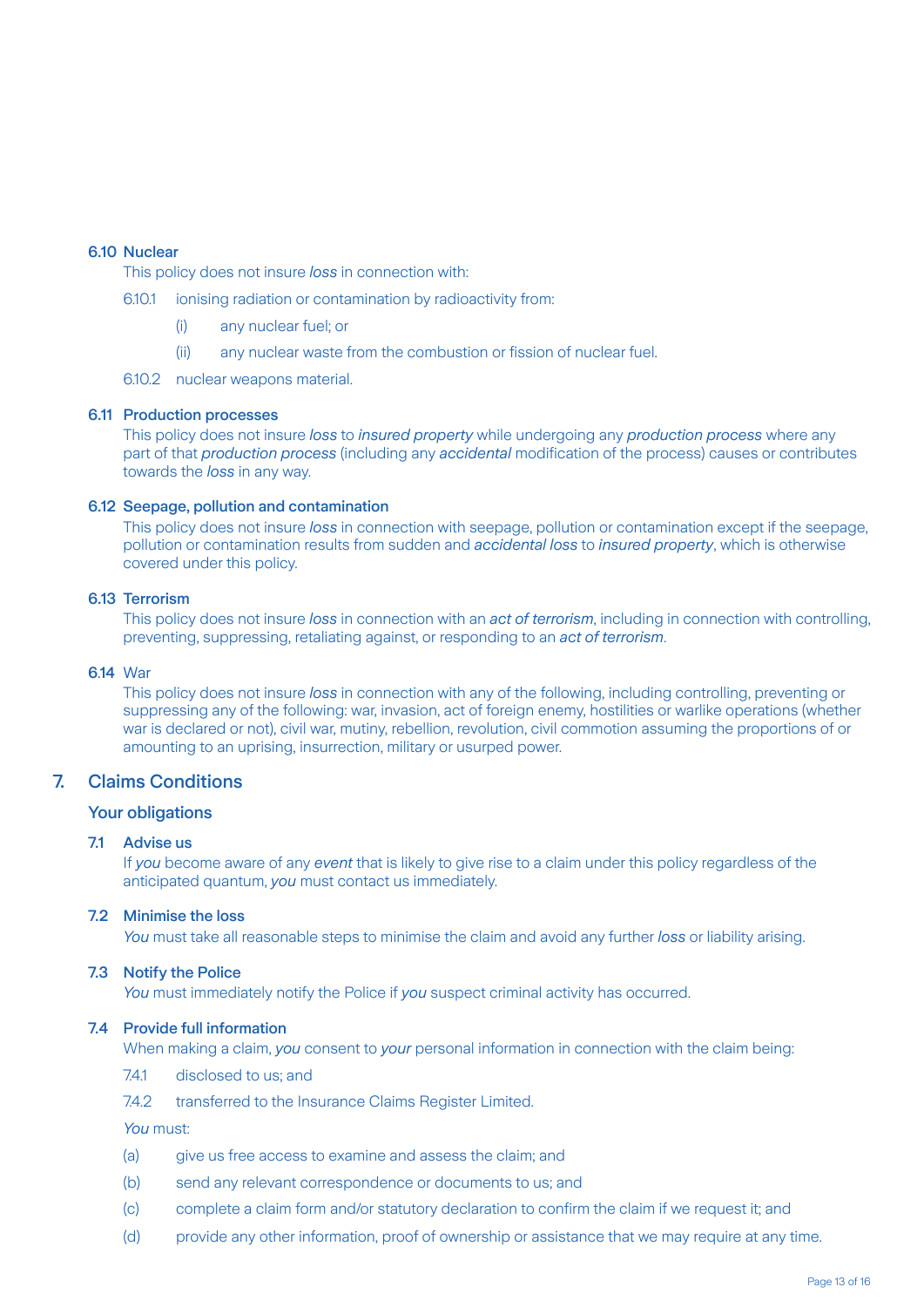#### 7.5 Be honest

If *your* claim is dishonest or fraudulent in any way, we may:

- 7.5.1 decline the claim either in whole or in part; and/or
- 7.5.2 declare either this policy or all insurance *you* have with us to be of no effect and to no longer exist from the date of the dishonest or fraudulent act.

This is at our sole discretion.

#### 7.6 Do not dispose of property

 *You* must not destroy or dispose of anything that is or could be part of a claim until we have given *you* permission to do this.

#### 7.7 Obtain our agreement

You must obtain our agreement before:

- 7.7.1 incurring any expenses in connection with any claim under this policy; or
- 7.7.2 negotiating, paying, settling, admitting or denying any claim against *you;* or
- 7.7.3 doing anything that may prejudice our rights of recovery.

#### Managing your claim

#### 7.8 Advise us

 Once we have accepted any part of *your* claim under this policy, we may assume *your* legal right of recovery. If we initiate a recovery we will include *your excess*, and any other uninsured losses suffered by *you*. Where we do this, *you* agree to pay *your* proportional share of the recovery costs, and subsequently the proceeds of the recovery will be shared on the same proportional basis, except that we will reimburse *your excess* first.

 *You* must fully co-operate with any recovery process. If *you* do not, we may recover from *you* the amount paid in relation to the claim.

# 7.9 Recoveries

 If any property that we have paid a claim for is later found or recovered, *you* must tell us immediately and hand it over to us if we request it. We have the right to keep any property that we have paid a claim for under this policy, including any proceeds if it is sold.

#### 7.10 Reparation

 If any person is ordered to make reparation to *you* for *loss* to any property that we have paid a claim under this policy for, then *you* must tell us. Any payments received, must first reimburse our claims payment up to the amount of any reparation received.

#### 7.11 Branded stock

 For salvage that is branded goods or merchandise, we will not dispose of these items by sale unless *you* agree. If *you* do not agree, the value of the salvage will be deducted from any claim payment.

# 8. General Conditions

#### 8.1 Assignment

This policy and any rights thereunder will not be assigned without our prior written consent.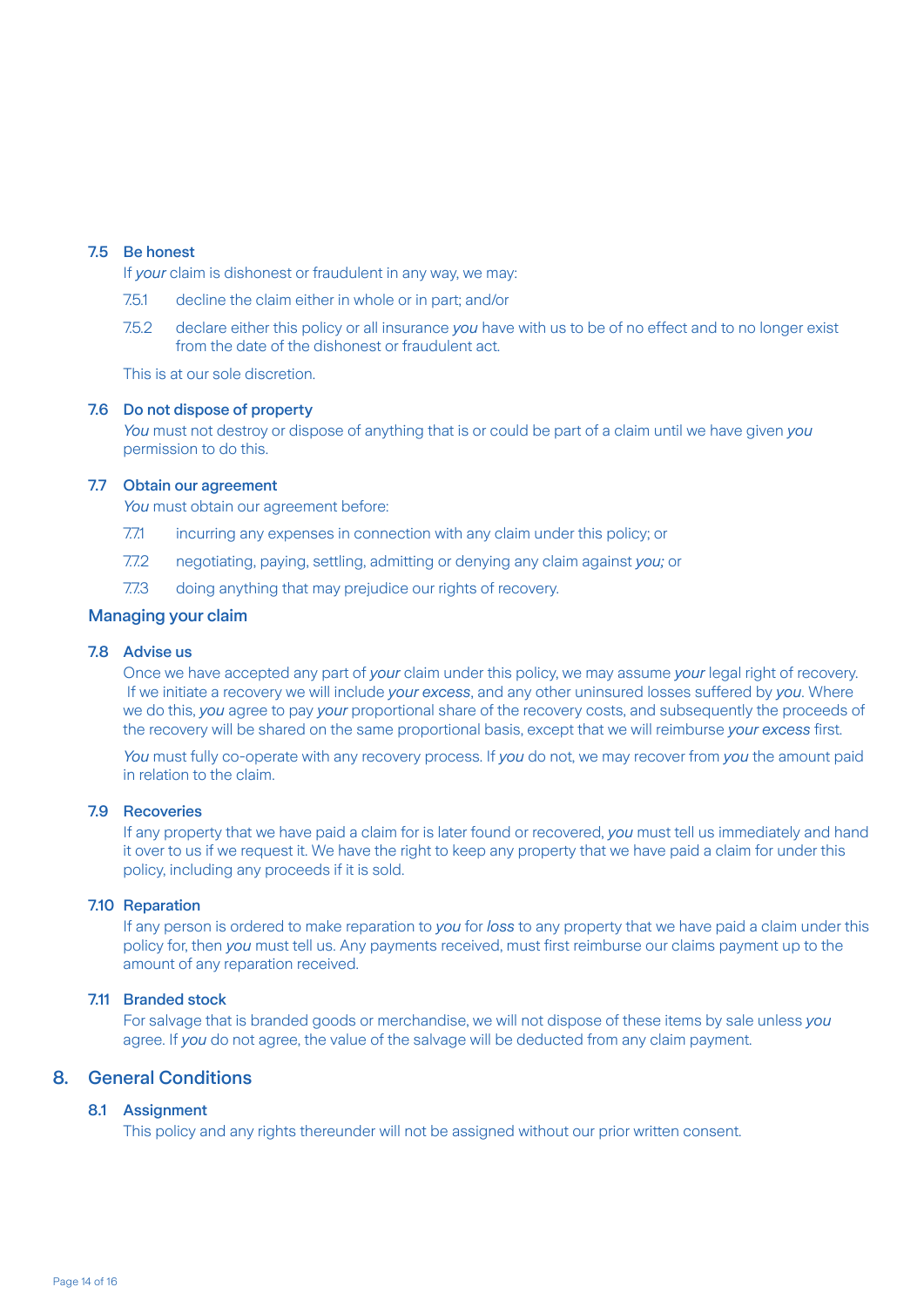# 8.2 Cancellation

- 8.2.1 *You* may cancel this policy at any time by giving notice in writing to us;
- 8.2.2 We may cancel this policy at any time by giving notice in writing to *you*, such cancellation to take effect after 30 days from the time of notification received by *you*;
- 8.2.3 Upon cancellation by *you*, a refund of premium will be allowed pro rata of 80% of the premium for the unexpired *period of insurance*;
- 8.2.4 Upon cancellation by us, a refund of premium will be allowed pro rata for the unexpired *period of insurance*.

#### 8.3 Change of risk

 Every change materially affecting the facts or circumstances degree or amount of risk existing at the commencement of this insurance or at any subsequent renewal date shall be notified in writing to us as soon as such change comes to the notice of *you* or any of *your* officers or representatives. On receipt of such notice we may vary the terms of this policy and/or charge such additional premium as we may determine appropriate in the circumstances.

#### 8.4 Currency

 Any amounts shown in this policy or in the *schedule* are in New Zealand dollars, unless otherwise specified in the *schedule*.

# 8.5 Interests of other parties

 If we are advised of any party having a financial interest over *your insured property*, we may pay part or all of any valid claim proceeds to that party to the extent of their interest. This will form part of our obligations to *you* under this policy. *You* consent to us transferring *your* relevant personal information to that party.

 Any party, who is recorded as having a financial interest under this policy, is not covered by this policy and does not have rights to claim under this policy.

# 8.6 Notice

Every notice or communication to us shall be in writing and sent to our office where the policy was issued.

#### 8.7 Other insurance

 *You* must notify us as soon as you know of any other insurance policy that covers *you* for any of the risks covered under this policy.

 This policy does not cover *your* liability or *loss* at all if it is insured to any extent under any other insurance policy. We will not contribute towards any claim under any other insurance policy.

#### 8.8 Payments in respect to Goods and Services Tax

 All sums insured in this policy (except for the *excess*) exclude GST where that GST is recoverable by us under the Goods and Services Tax Act 1985. We add GST, where applicable, to claim payments. However, this does not apply to the *excess* which is GST inclusive.

#### 8.9 Plurals and titles

 The proposal, this policy, its *schedule* and any endorsements are one contract in which, unless the context otherwise requires:

- 8.9.1 headings are descriptive only, not an aid to interpretation;
- 8.9.2 singular includes the plural and vice versa;
- 8.9.3 the male includes the female and neuter; and
- 8.9.4 references to positions, offices or titles shall include their equivalents in any jurisdiction in which a claim is made.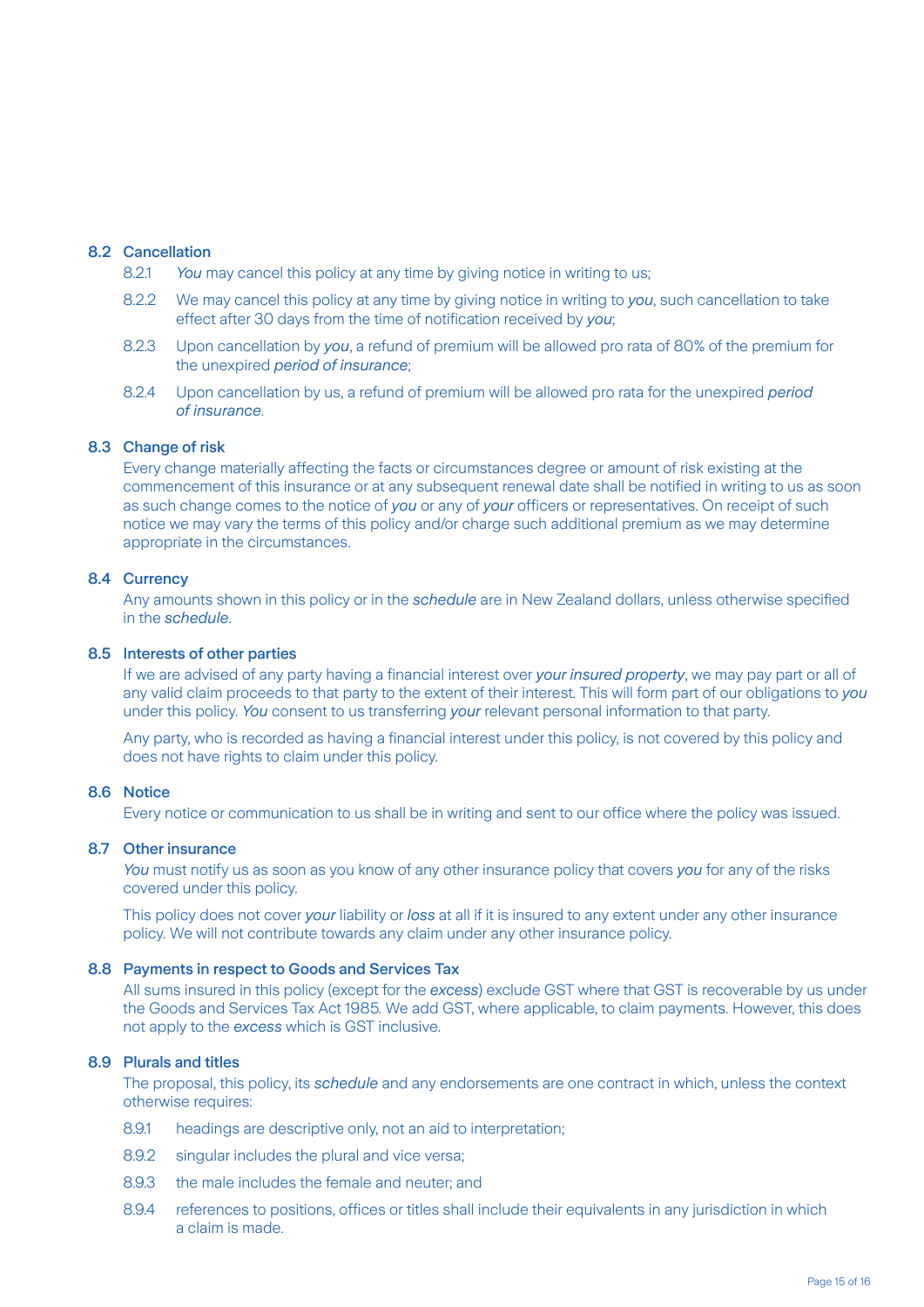#### 8.10 Proper law and jurisdiction

 The construction, interpretation and meaning of the provisions of this policy shall be determined in accordance with New Zealand law.

 In the event of any dispute arising under this policy including, but not limited to, its construction and/or validity and/or performance and/or interpretation, the *insured* will submit to the exclusive jurisdiction of any competent Court in New Zealand.

 A reference to any statute, *regulation* or subordinate legislation includes any amendment, replacement, successor or equivalent to or of that statute, *regulation* or subordinate legislation.

#### 8.11 Sanctions regulation

 Notwithstanding any other terms or conditions under this policy, Zurich shall not be deemed to provide coverage and will not make any payments nor provide any service or benefit to any *insured* or any other party to the extent that such cover, payment, service, benefit and/or any business or activity of the *insured* would violate any applicable trade or economic sanctions, law or *regulation*.

#### 8.12 Separate insurance

 Where the '*insured*' consists of more than one legal entity the word '*insured*' shall apply to each as if a separate policy had been issued to each. However, this does not increase the amount of cover available under this policy.